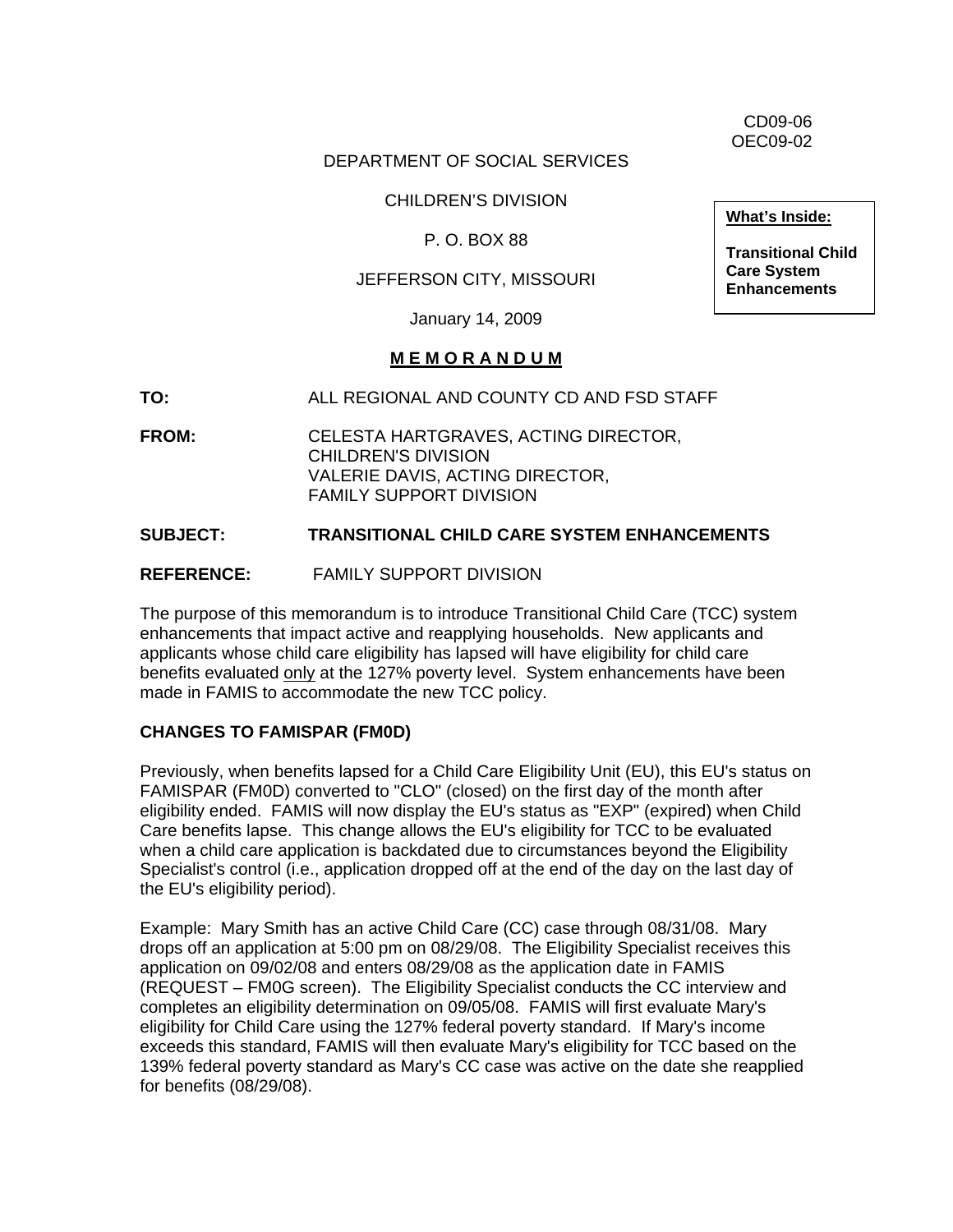## **Child Care (CC) Worker Initiated Budget Calculation Area (WIBCA - FMXH)**

FAMIS limits the application date on the REQUEST (FM0G) screen to 30 days prior to the current date. In rare instances, there may be a need to explore eligibility more than 30 days prior to the current date (i.e., hearing reversals). The WIBCA process was created to allow for these rare situations. The purpose of the WIBCA is to establish continuous eligibility and allow the system to recognize when an EU should be evaluated for TCC eligibility.

Example: Jane Doe has an active CC case through 08/31/08. Jane reapplies for September, 2008 benefits on 08/18/08 and is rejected on 08/25/08. Jane requests a hearing on 10/17/08, which is held on 10/27/08. The hearing is held open through 11/05/08 to allow time for Jane to submit additional information. The agency's action to reject the reapplication is reversed. The County Office is notified of this on 11/11/08 and instructed to restore benefits to Jane back to the application date. The Eligibility Specialist enters an application in FAMIS using an application date of 11/01/08 as FAMIS will not allow entry of the true original application date of 08/18/08 as it is more than 30 days in the past.

Jane's EU consists of herself and her two children, John & Jessica. Jane's adjusted gross income is \$1,900.00 per month (between 127% and 139% of poverty). Jane qualifies for TCC benefits from 09/01/08 through 08/31/09 based on the hearing decision reversing the 08/25/08 rejection action.

In the above example, FAMIS will recommend an REJC (rejection) action, reason MAX (income exceeds maximum) for this EU as the EU was not active on the application date entered on the REQUEST (FM0G) screen (11/01/08). Because FAMIS does not recognize that the EU was active on the original application date (08/18/08), FAMIS will determine eligibility based on the 127% federal poverty level *only* and will not explore TCC eligibility. In order for FAMIS to explore TCC eligibility at 139% of the poverty level, the system must be able to recognize the EU's active status on the original application date (08/18/08). The SELWIBCA (FMXH) screen has been developed for the Child Care program in order to accomplish this function.

The WIBCA can be authorized prior to the application entry on the REQUEST (FM0G) screen, during the application controlled flow, or after the application is taken out of the flow. If the application has already been taken out of the flow and processed when the WIBCA is authorized, reset the Eligibility Determination on the same day. For WIBCA instructions, please see the FAMIS User Guide: WIBCA – Child Care. <http://dssweb/fsd/systems/famis/guide/toc.html>

When the application is processed, the system will display the first month of the certification period as the month of the application date entered on the REQUEST (FM0G) screen. In the above example, this date is 11/2008. The recertification date will be set to 12 months from the previous recertification date. In the above example, the previous recertification date was 08/2008 and the new recertification date is 08/2009. The above EU will display eligibility in the system from 11/2008 – 08/2009. Although the above EU is eligible for benefits from 09/01/2008 – 10/31/2008 due to the hearing reversal, this eligibility period can not be displayed in FAMIS. The child's authorization to the provider can only be entered back to the application date on FM0G, which is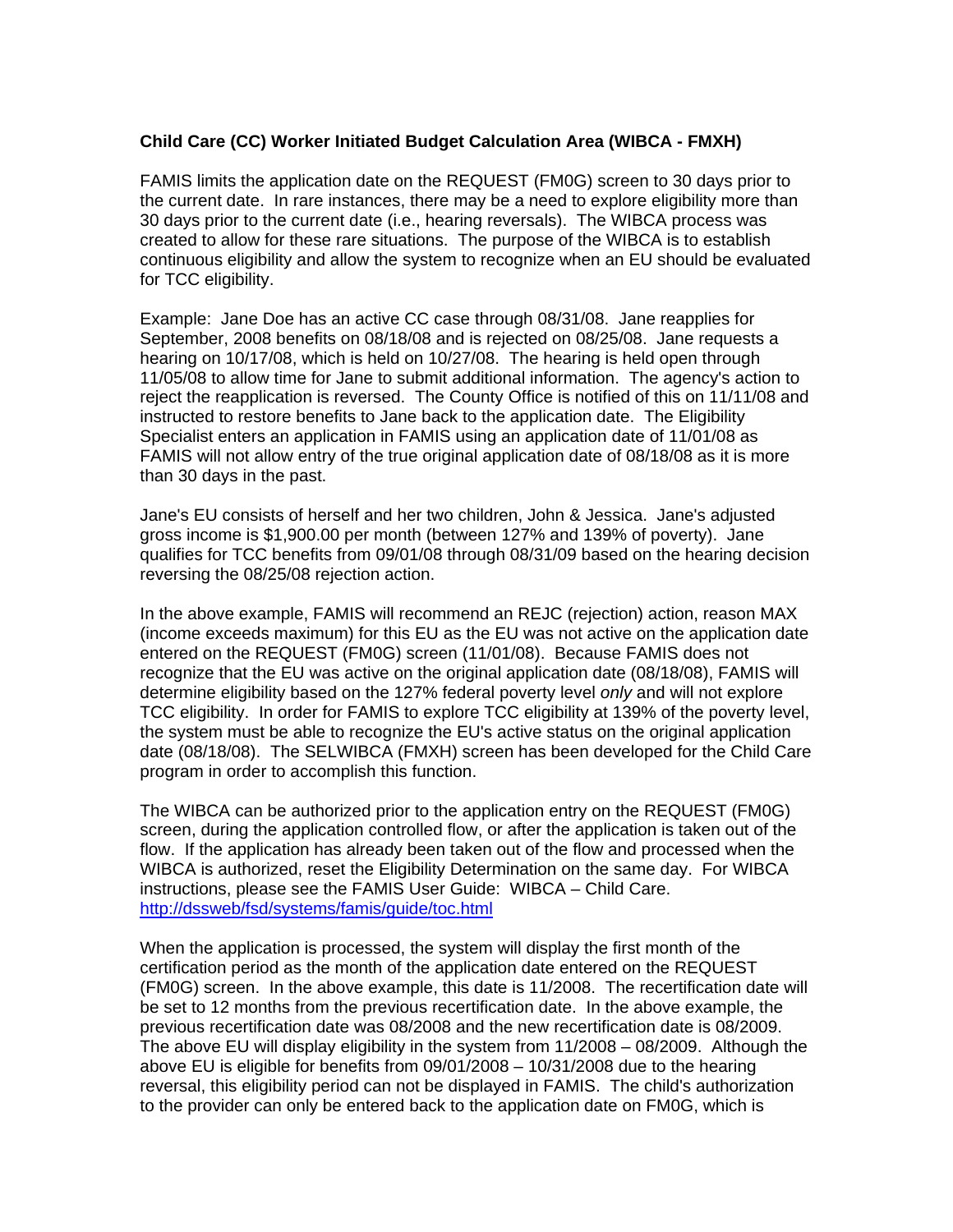11/01/08 in the above example. Corrective payments should be issued from the first invoice generated to the provider for any time period that can not be authorized on the CCAUTH (FM3O) screen. In the example above, a corrective payment should be made for services rendered from 09/01/08 through 10/31/08 using the invoice that is generated for 11/2008 services. If the parent utilized a provider other than the current provider during that time period, authorize the child to the previous provider for one day in order to generate an invoice. A corrective payment should be issued based on the invoice that is produced from this authorization.

## **ADDITIONAL CHANGES**

Age batch – Because TCC pays a reduced benefit of 75%, notices generated to TCC households and authorized providers list each child's RATE as opposed to the sliding fee. When a child turns 2 years old, benefits are paid at the Pre School (PS) rate, instead of the Infant (IN) rate. When a child turns 5 years old, benefits are paid at the School Age (SA) rate, instead of the PS rate. These rate changes are effective the month after the child's  $2^{nd}$  or  $5^{th}$  birthday. An age batch process is now executed in FAMIS on the last Saturday of each month which identifies TCC children turning 2 or 5 years old in the next calendar month. A notice will be system generated to the EU (FA150) and the provider (FA 155) listing the new rate. If a provider is not contracted or registered for payment for the new age category, the system will end date the child's authorization to the provider with the reason code SVC (your provider does not offer this service). Child authorizations are ended effective the last day of the child's birthday month. Notices are system generated to the EU and provider indicating the authorization has closed for this reason.

Transitional Child Care Brochures: The IM 4TCC informational brochure has been developed to explain TCC benefits to parents. This brochure should be reviewed with parents determined eligible for TCC benefits. The brochure is available on the internet at [IM 4TCC](http://www.dss.mo.gov/cd/info/forms/pdf/im4tcc1.pdf). The IM 4 TCC2 informational brochure has been developed to explain TCC benefits to child care providers. This brochure should be made available to any subsidy child care provider requesting information regarding TCC benefits. This brochure is available on the internet at [IM 4 TCC2](http://www.dss.mo.gov/cd/info/forms/pdf/im4tcc2.pdf) .

## **NECESSARY ACTION:**

- 1. Review this memorandum with all Family Support Division staff.
- 2. All questions should be cleared through normal supervisory channels and directed to:

| <b>MAS II CONTACT:</b>  | <b>PROGRAM MANAGER:</b>   |
|-------------------------|---------------------------|
| Lora Brown              | Alicia Jenkins            |
| 573-526-9587            | 573-522-1385              |
| Lora.K.Brown@dss.mo.gov | Alicia.Jenkins@dss.mo.gov |
|                         |                           |

## **CHILD CARE MANUAL REVISIONS**

**1210.025.00** [INCOME ELIGIBILITY GUIDELINES](http://www.dss.mo.gov/fsd/iman/chldcare/1210-025-00_1210-025-05.html) **1210.025.05** [BUDGETING PROCESS](http://www.dss.mo.gov/fsd/iman/chldcare/1210-025-00_1210-025-05.html#1210.025.05)